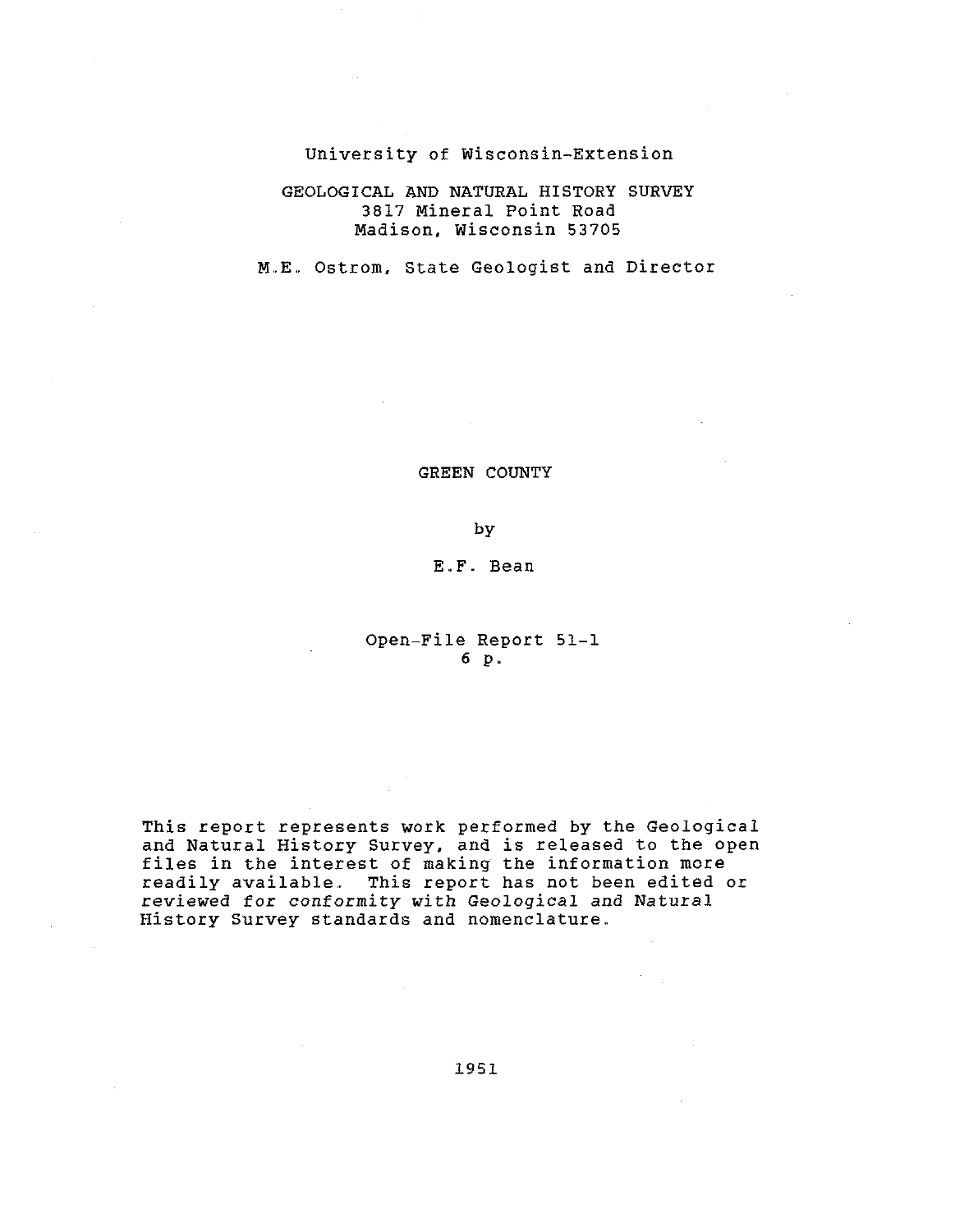GREEN COUNTY Montecello Faxa Duotitute February 9, 1951

Topography

The highest elevation in the county is in section 1 of the Tom of York, 1180 feet above sea level. The lowest elevation is along the Sugar River in section 13 of the Town of Spring Grove, about 760 feet. At Monticello, the elevation of the bench mark on the west side of Main Street, **140** feet south of the junction with Bail. road Avenue, one foot east of the sidewalk, is **847.54** feet. About 12 miles north of the northwest corner of Green County are **Blue Mounds.** West Blue Mound rises to a height of **1716** feet above sea level and is the highest point in southern Wisconsin. This mound can be seen from *maq* of the higher points in Green County. of the higher poi<br>Rock Formations

Beneath the surface at Monroe, granite is at a depth of about 1700 feet or 700 feet below sea level. The deepest well there is 1688 feet deep but did not reach granite. In Lee County, Illinois, about 60 miles south of the Wisconsin line, the pre-Cambrian surface is probably at a depth of  $3,000$  feet below sea level. From well records and rock exposures we know that granite is the rock underlying a large area in the northern **part** of the state. Overlying the granite elsewhere is a series of limestone, sandstone and shale beds over 2,000 feet in thickness. The granite and overlying beds have been arched into a broad fold with the axis trending north and south through the center of the **state. As** a result the beds dip gently eastward in the eastern part of the state, southward in the southern part, end westward in **the**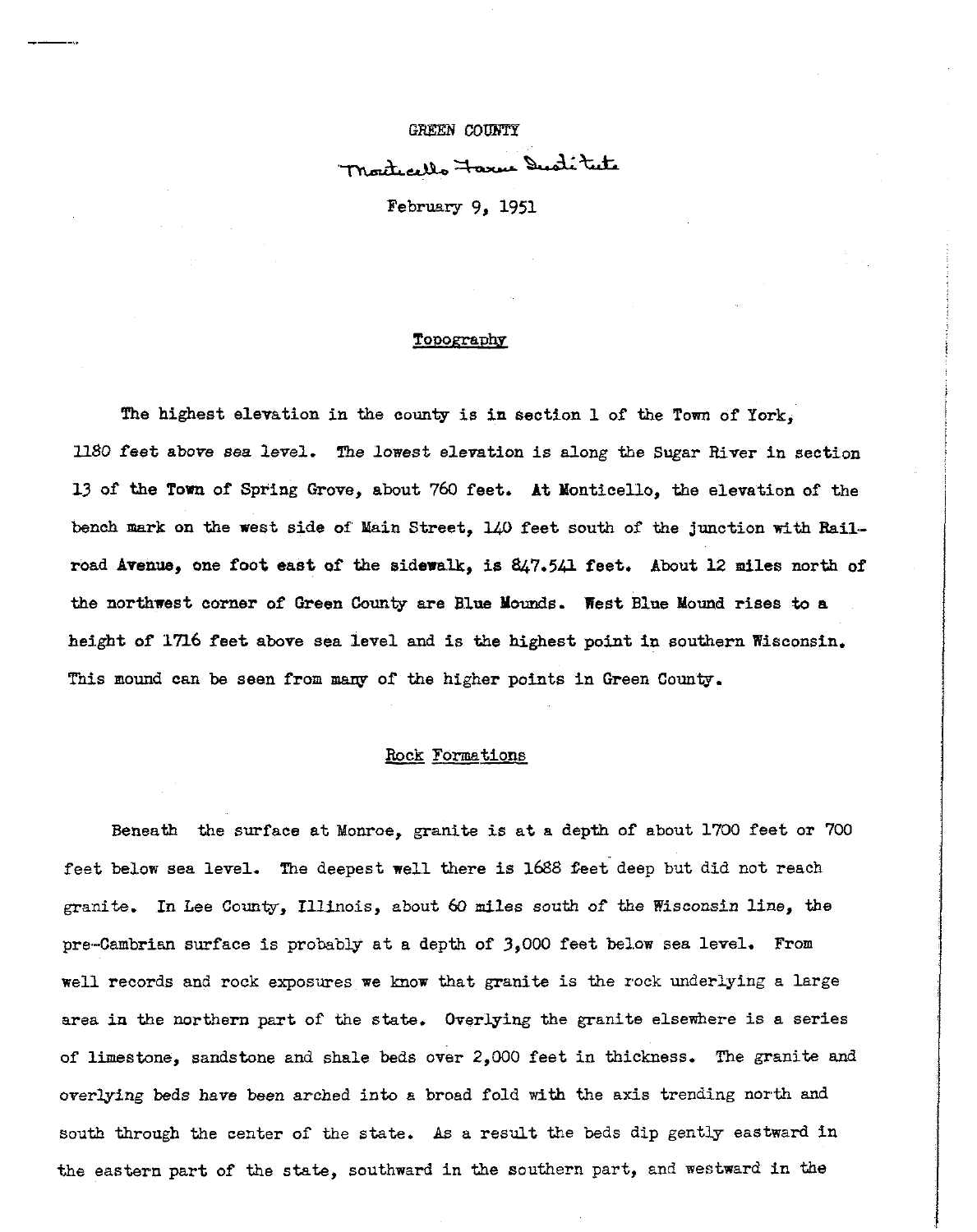western part, much like the shingles on a roof except that the butt edges of these shingles project up the roof. During and following the uplift the rocks were subjected to a long period of erosion during which enormous quantities of rock were worn away so that none of the formetions has **as** great an extent as formerly. Each formation in its recession left out-lylng buttes **and** mesas which are **like** stragglers of a retreating army. **Blue** Mounds is an isolated outlier of the Hiagara escarpment which is 70 miles to the east in Wisconsin, 45 to 55 miles to the south in Illinois  $\frac{1}{4}$  a reure<br>aich is 7<br> $\frac{1}{4}$  70ma. and, Iowa. The Platte Mounds and the sandstone mounds near Camp Douglas are of similar origin. Deep valleys were cut by streams. The Mississippi River flowed in a gorge nearly 800 feet in depth. There were no lakes.

'fhe only rock formations exposed in Green County are the Galena-Plattaville limestone which umierlies the broad uplands, the St. Peter sandstone which occupies the valley bottoms and lower land. There are a few outcrops of Lower Magnesian limestone along Sugar River and its tributaries. The sandstone forms many striking topographic features -. steep bluffs below capping limestone, long, narrow ridges **and**  isolatad collpus. **Psior** to the deposition of the St. Peter sandstone there was extensive erosion so that deep valleys were cut in the Lower Magnesian limestone and even through it into the underlying Cambrian. There is no Lower Magnesia limestone **fn** the Monticello well and in some of the deep wells at Monroe.

The physical features of the county are in large measure due to the work of running water, the **wind** and weathering. ,

## Glacial Geology

On the topographic map is a line of red dots passing near Monticello, Monroe and Browntown. This is the western border of the glaciated area, the eastern border of the Driftless Area. A great continental ice sheet advanced in a westerly direction, occupying the **valleys** and covering most of the hills, until it reached the approximate position of this line. This was one of the earlier ice sheets and is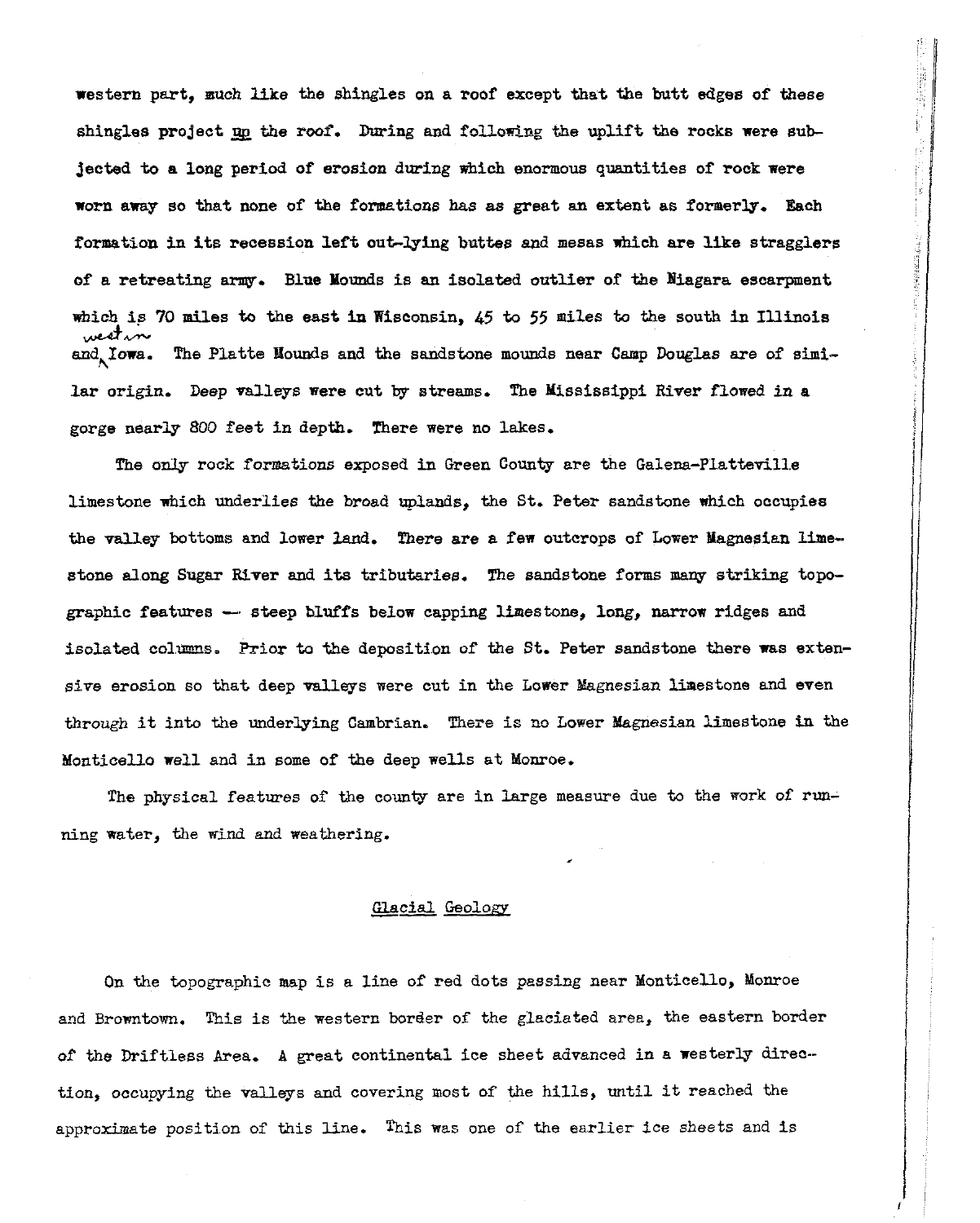## called the lllinoian Glacier.

The border between the driftless and glaciated areas is not in **all** places well defined. To the eastward we find pebbles and boulders (erratics) quite different from the rocks outcropping in this county. **'Lhey** are of quartzite, granite, trap, and other rocks that have been carried by the ice **from** places far to the northeast. There are deposits of clay containing erratic boulders and gravel deposits with erratic pebbles. **Eell** records show that in some places the thickness of the ice deposited **mate**rial (drift) is as much as 175 feet. **fn** general, however, the drift is thin and deeply weathered. A considerable amount of the original deposit has been stripped off the slopes and crests by **running** rater and deposited in the **valley** bottoms.

To the west of the border these evidences of glaciation are lacking. There are no erratic pebbles except ice rafted ones noted below. Instead cuts show clay or sand with fragments of rock from nearby outcrops. There is not a striking contrast in topography between the driftless and glaciated areas. In preglacial times the topography ras of course identical on **both** sides of the line. Glaciation filled valleys, smoothed off hills, and removed crags and pinnacles. The centuries of erosion and weathering since glacial time have obliterated **maq** of these differences. There is no marked terminal moraine along the border.

The ice mass acted as a great dam blocking all valleys flowing easterly or southerly, **thus** forming lakes in all these valleys. The story of these ancient temporsry lakes is written in the deep deposits of sand and clay beneath the level valley plains and in the scettered foreign pebbles, such as **granites** and quartzites, carried beyond the ice front by floating blocks of ice. These pebbles **have** been found on the divide between the Little Sugar River and the West Branch at elevations of **ll00** feet, indicating that the lake stood at this level. A lake was held in the Pecatonica Valley when the ice front stood south of **Browntown.** This lake stood at an elevation of about 1,000 feet. 'fhe thickness of the drift in the ridge blocking the Pecatonica Valley indicates that the filling **~as** at least 120 feet deep and the depth penetrated by wells in the Sugar River basin indicates as much fill there. The wide valley occupied by the Little Sugar River east of Monticello is of lacustrine origin. It is probable that the lake in the Sugar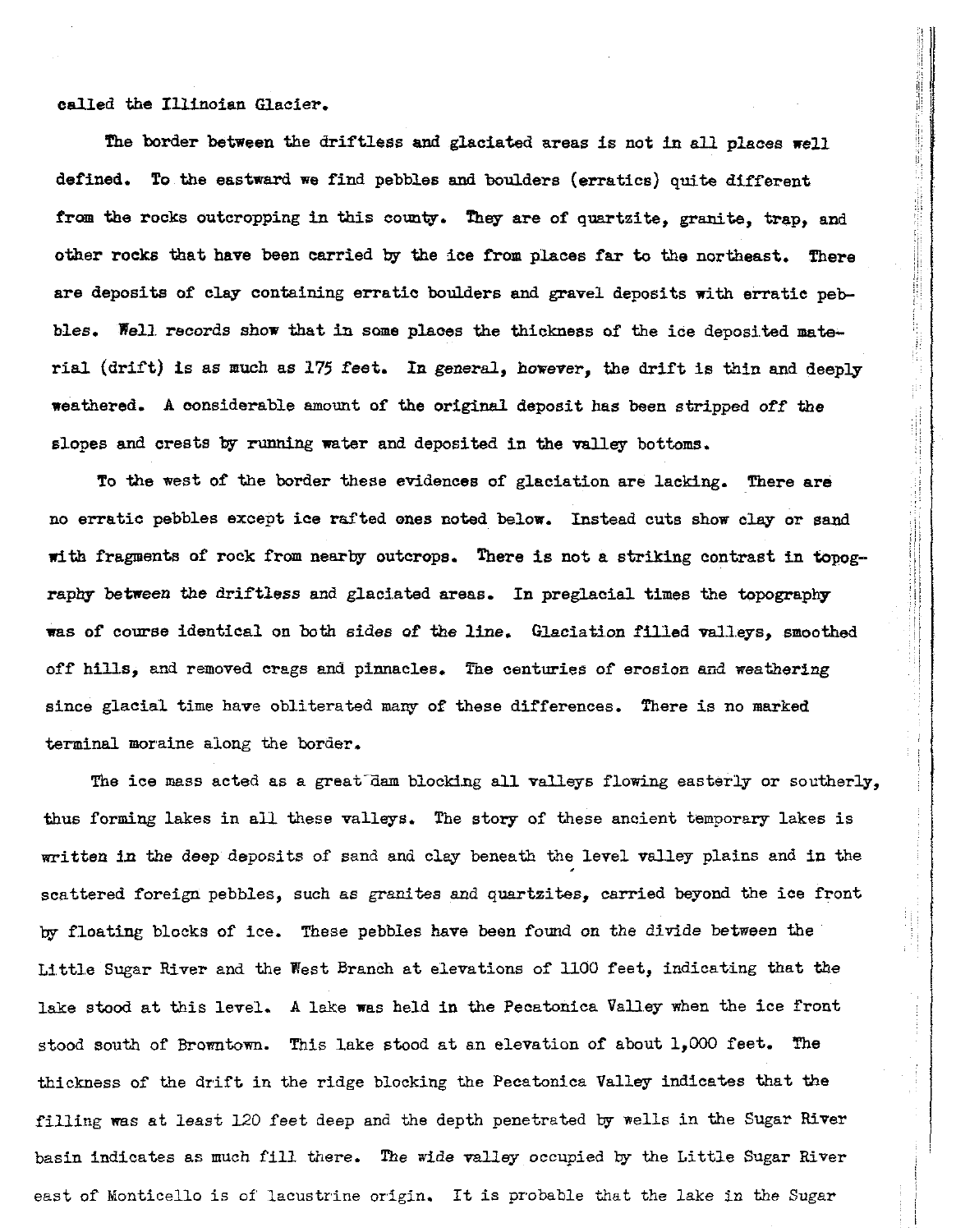Basin drained southwestward to the lake in the Pecatonica Basin through a low point in the divide in the northeast  $\frac{1}{4}$  of section 29, Town of Washington.

The northeastern corner of the county was invaded by a much later ice sheet than the Illinoian. A belt of gentle sags **and** swells with some knolls **and** sharper kettles (terminal moraine) extends from section 13 to section 4 of the Town of **Brooklyn.** Foreign boulders of red **quartz** porphyry, some of them of large size, are conspicuons here. This **terminal** moraine extends northwest up the east slope of the rock ridge which formed the divide between the Sugar River basin and the tributaries of the preglacial Yahara River. "Reaching the crest of the rock ridge in section  $11$ , Brooklyn Township, it follows this closely, changing its direction from northwest to north, until it crosses the south line of Dane County. At some places its margin lies exactly on the crest of the rock ridge, at others a few rods northeast of that crest. Where it lies to the northeast, as it does in the  $SE_{\pm}^{\perp}$  of section 10, Brooklyn Township, it blocked the drainage to the northeast **and** led to the cutting of a sharp ravine through the limestone crest, by which the waters escaped to the Sugar River basin.... In preglacial times the relief (or difference in elevation) on both sides of this rock ridge was 300 to **100** feet, now it is **240** to 280 feet on the west and only 100 to 150 feet on the east. The present difference is due to the difference in the thickness of the drift."<sup>1</sup>

Over **the** uplands la **both** the glaciated and driftless areas there is a coating of buff, brown or grey silt. This is a wind-transported dust called loess. The average of 60 measurements of thickness of loess mainly in Green and Rock counties is about five feet.

### Geological Resources

Water. The principal sources of ground water are the glacial drift, the Galena -Platteville limestone and the St. Peter sandstone. The deeper municipal wells depend --

<sup>1</sup> Alden, W. **C.,** The Quarternary geology of southeastern Wisconsin: **U. S.** Geol. **Survey**  Prof. Paper 106, **p.185,** 1918.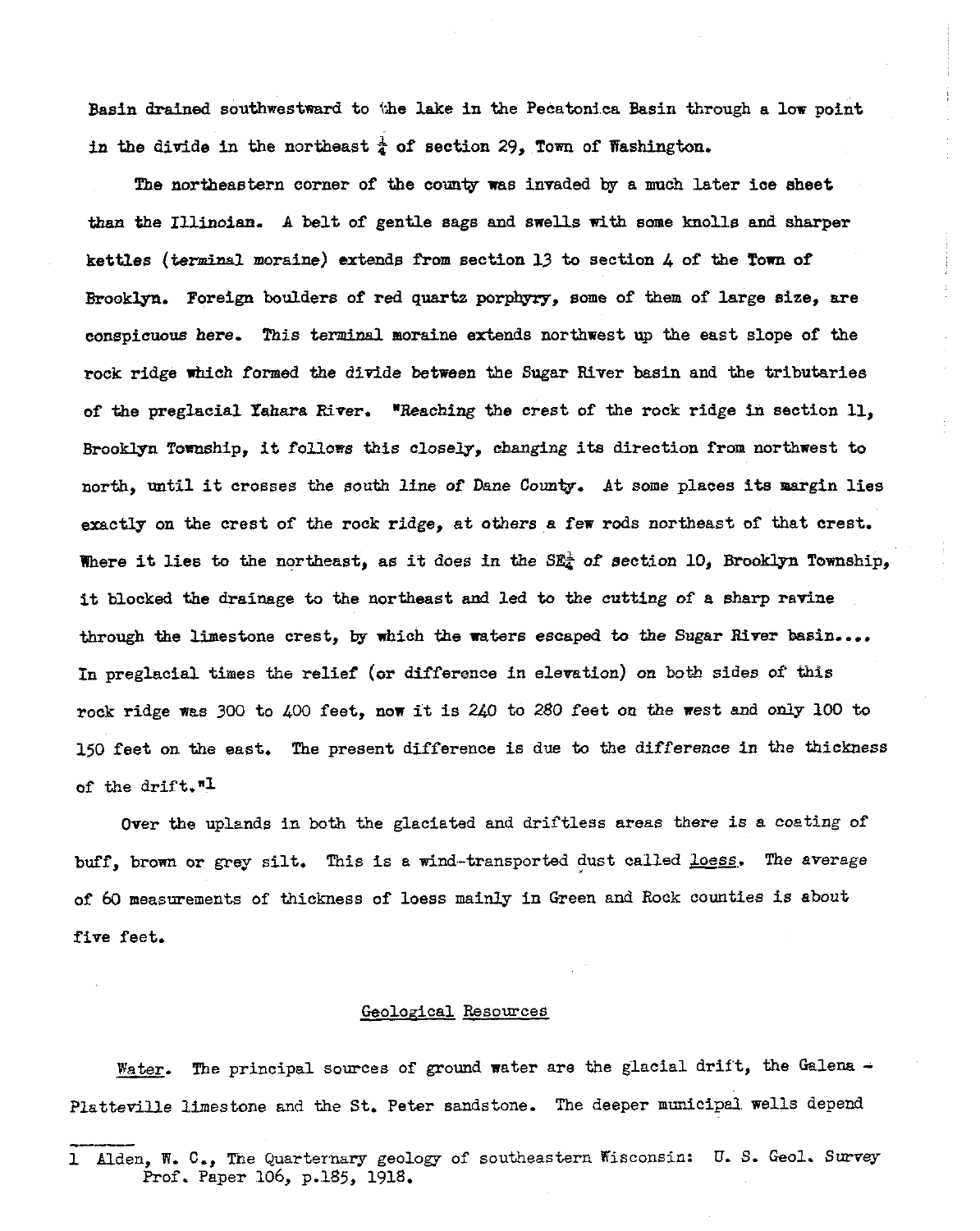upon artesian water from the Cambrian.

Soils. From the standpoint of origin, the principal kinds of soil are residual. loessial and glacial. Knox silt loan vas developed from the weathering of limestone and has a wind-blown loess coating. It is a light colored soil formed under timber conditions. The Dodgeville silt loam has a similar origin but was formed under prairie conditions. Wabash silt loam was developed along streams and is the most extensive first-bottom land in the county. It is a stream and lake deposit. The Boone soils were derived from the weathering of sandstone. Miami soils were derived from deeply leached glacial drift.

Limestone. All of the limestones are used as road material. The upper weathered portion of the Galena is easily excavated and grinds easily, hence is a good source of agricultural line. -- Sandstone, The St. Peter sandstone at Browntown is used as a source of molding

sand. Some is used as an abrasive.

Sand and Gravel. In the glaciated area deposjts of sand and gravel **are** sources of aggregates for road material and other types of construction.

Sandstone. The St. Peter sandstone at Browntown is used as a source of molding<br>Come is used as an abrasive.<br>Sand and Gravel. In the glaciated area deposits of sand and gravel are sources<br>gregates for road material and othe T.3N., R.6E. will be of interest. Mathew Newkirk of Philadelphia bought the land in 1836 and developed the mine. He built a large engine house which was also used as a grist and saw mill about 1850. The mine operated until 1867 when Hewkirk sold the land during the depression and went west. Following is a description of the property written in 1947: "The mine is of particular interest because of its size. There is still standing an engine house and mill (?) now used as a barn which is probably a hundred years old. This building is of the size of one of the larger barns in the area and is built of carefully laid stone **up** to about 20 feet above the ground. The mouth of the mine is an adit commencing from the basement of this old building and reported to extend to the northeast for about  $\frac{1}{4}$  mile. About 100 feet northeast of the engine house is a shaft now filled supposed to be as much as 200 feet deep. The works have been blasted in at this point and the stopes of the adit exposed. They are in the